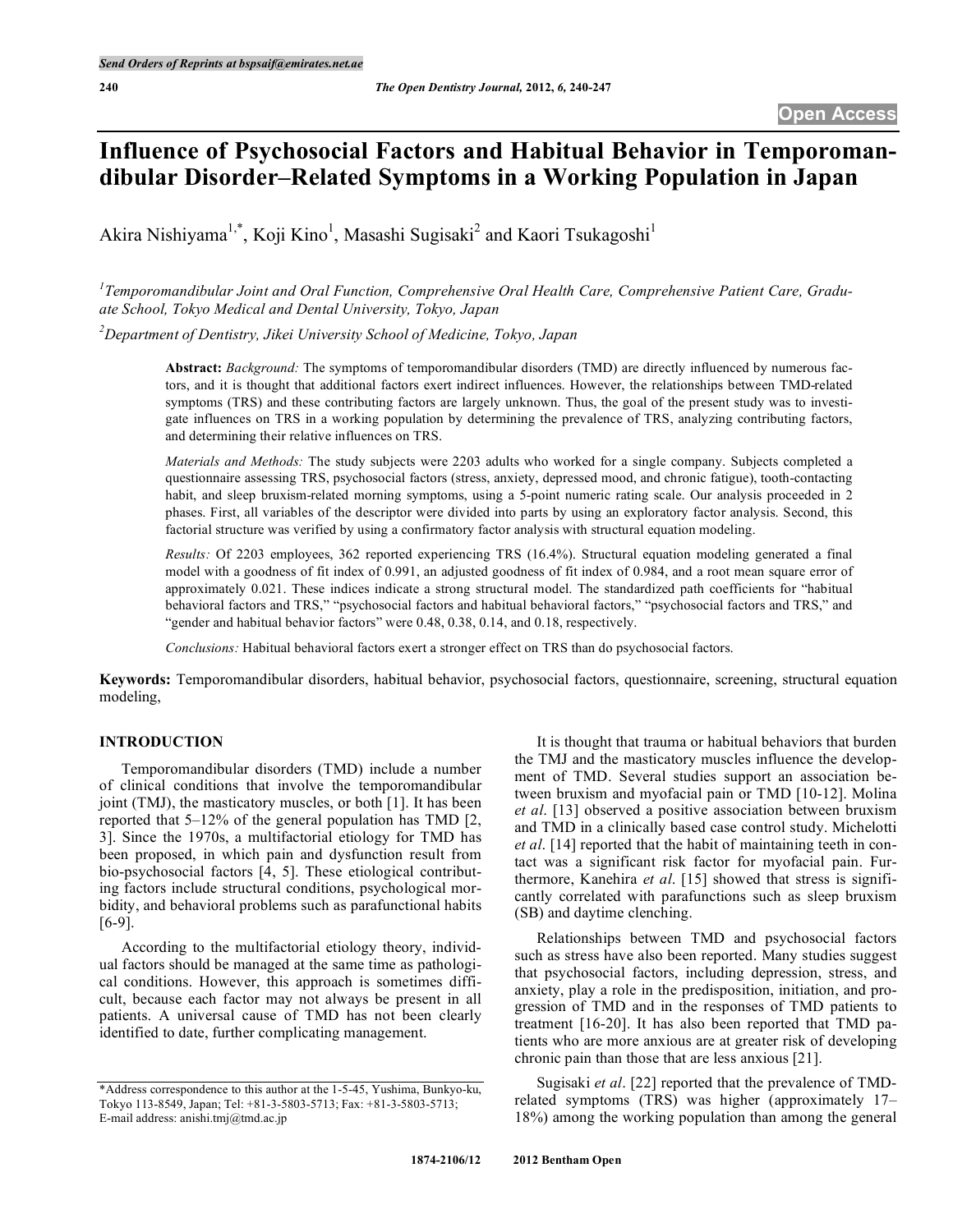#### **Table 1. Questionnaire**

|                | <b>Ouestion Items</b>                                                                                                                                    | <b>Abbreviated Form</b> |
|----------------|----------------------------------------------------------------------------------------------------------------------------------------------------------|-------------------------|
| Q <sub>1</sub> | If you open your mouth wide, can you fit 3 fingers held vertically in your mouth?                                                                        | Limited mouth opening   |
| Q2             | Do you experience pain in the face, jaw, temple, or in the front of the ear when you open and close your mouth?                                          | Mouth-opening pain      |
| O <sub>3</sub> | Can you open your mouth without any deviation?                                                                                                           | Mouth-opening deviation |
| Q <sub>4</sub> | Do you experience pain in the face, jaw, temple, or in the front of the ear when you eat hard foods such as beef<br>jerky, dried cuttlefish, or octopus? | Chewing-induced pain    |
| Q <sub>5</sub> | Do you experience stress at work, school, home, or in relationships?                                                                                     | Stress level            |
| Q <sub>6</sub> | Do you experience anxiety at work, school, home, or in relationships?                                                                                    | Feeling of anxiety      |
| O <sub>7</sub> | Do you feel depressed now?                                                                                                                               | Depressed mood          |
| Q8             | Do you feel fatigued even after obtaining rest through sleeping?                                                                                         | Chronic fatigue         |
| Q <sub>9</sub> | Do you often allow your upper- and lower teeth to make continuous contact during work or at rest?                                                        | TCH*                    |
| Q10            | Do you experience orofacial jaw muscle fatigue or pain when you are awake?                                                                               | Morning symptoms        |

All the questions were evaluated using a 5-grade rating scale: 1) strongly agree, 2) weakly agree, 3) neither agree nor disagree, 4) weakly disagree, 5) strongly disagree. TCH: tooth contacting habit.

population (5–12%). They concluded that this difference was attributable to psychological aggravation resulting from duties in the workplace, changes in the work environment, interpersonal relations, and an achievement-oriented climate (*e.g*., an environment without an employment agreement or one with insufficient output or results).

The Japan Institute for Labour Policy and Training reported that in business establishments, approximately 60% of employees face a mental health problem, and that the number of affected employees had increased by 30% over the past 3 years [23].

While some contributing factors influence TMD symptoms directly, other factors may influence them indirectly. To clarify the relationships between TRS and these contributing factors in a working population, we investigated the prevalence of TRS, the contributing factors that affect TRS, and the interactions between those contributing factors.

#### **METHODOLOGY**

This cross-sectional study was performed using an anonymous questionnaire with the approval (No. 325) of the ethics committee of the Tokyo Medical and Dental University, Japan.

### **Subjects**

We recruited 2723 employees of a particular company that had medical checkups at their work-place during the study period (April to October 2008). The company develops, manufactures, and sells electronic parts. The company's main office and factory are in Tokyo, and it has factories in nearby prefectures. An explanation of the purpose and contents of the study questionnaire was posted at worksites before the study began.

Questionnaires were distributed to all employees along with notification of a medical checkup, and completed questionnaires were collected during the checkup. Of these subjects, 2423 (89%) completed the questionnaire. Written informed consent was not obtained because identification of individuals was not required; answering the questionnaire was considered consent to participate.

#### **Questionnaire**

The questionnaire administered is shown in Table **1**. Gender, age, and responses to items 1–10 were recorded.

Items 1–4, which screened patients for TRS, were developed by Sugisaki *et al*. [24]. The subjects rated the 4 screening items by using a 5-point numeric rating scale. Sugisaki *et al*. extracted these 4 items from a 20-item questionnaire administered to dental patients. The sensitivity, specificity, and false-positive rate derived from TRS screening were 0.746, 0.811, and 0.189, respectively. The total score from those 4 items was used for TRS screening with a cut-off value of 8.5: participants with a score of ≥9.0 were assigned to the TRS group, whereas those with a score of  $\leq 8.0$  were assigned to the non-TRS group. One item related to joint noise was omitted from the screening questionnaire, as analysis using nonparametric item response theory (Mokken analysis) showed that the validity of the 4 included items was higher than that of the 5 items.

Items 5–8 assessed psychosocial factors, including stress, anxiety, depressed mood, and chronic fatigue, as described by Sugisaki *et al.,* [22]. Validity of those items was not tested. Items 9 and 10 were related to habitual behavior, including tooth-contacting habit (TCH), in which the upper and lower teeth are continuously brought together with minimal force in a nonfunctional context [25], and morning symptoms that presumably result from SB [26-28]. Subjects used the same 5-point numeric rating scale on all 10 items.

# **Statistical Analysis**

The questionnaires returned by 220 respondents were incomplete, and thus excluded from the statistical analysis. Data from the remaining 2203 participants (90.9%) were used for analysis.

Student's *t*-tests and chi-square tests were used to compare age, gender, and prevalence of TRS between the 2 groups.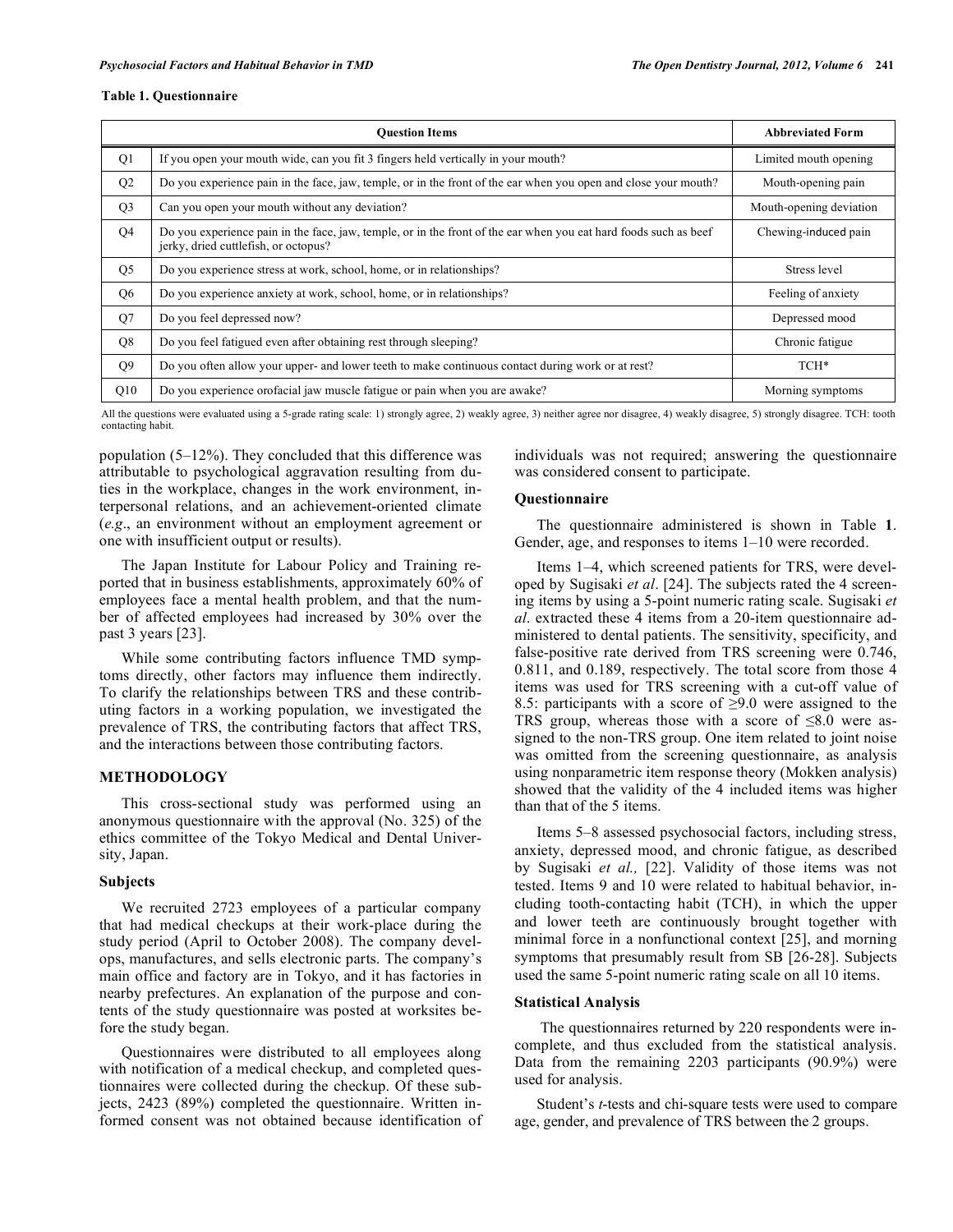|               | Total       | non-TRS     | TRS       | P-value |
|---------------|-------------|-------------|-----------|---------|
| Number $(\%)$ | 2203(100.0) | 1841 (83.6) | 362(16.4) |         |
| Women $(\% )$ | 314(14.3)   | 245(13.3)   | 69(19.1)  | 0.005   |
| Mean age (SD) | 41.2(9.6)   | 41.4 (9.8)  | 40.1(8.7) | 0.018   |

TRS: TMD-related symptoms; <sup>a</sup>chi-square test; <sup>b</sup>t-test

The cut-off value of the total score for TRS screening (question items 1–4) was 8.5; participants with a score of  $\geq$  9.0 were assigned to the TRS group, while those scoring  $\leq$  8.0 were assigned to the non-TRS group.

| Table 3. Correlations of Questionnaire Items with TMD-Related Symptoms |  |  |  |
|------------------------------------------------------------------------|--|--|--|
|                                                                        |  |  |  |

| <b>Ouestionnaire Items</b> | <b>Pearson's Correlation Coefficient (r)</b> | P-Value      |
|----------------------------|----------------------------------------------|--------------|
| Stress level               | 0.128                                        | ${}_{0.001}$ |
| Feeling of anxiety         | 0.169                                        | ${}_{0.001}$ |
| Depressed mood             | 0.165                                        | ${}_{0.001}$ |
| Chronic fatigue            | 0.178                                        | ${}_{0.001}$ |
| <b>TCH</b>                 | 0.107                                        | ${}_{0.001}$ |
| Morning symptoms           | 0.261                                        | ${}_{0.001}$ |

TCH: tooth contacting habit.

Factors influencing TRS (non-TRS, 0; TRS, 1) were estimated using logistic regression analyses with odds ratio (ORs) and 95% confidence intervals (CI) as measures of association.

Pearson's correlation coefficient between TRS and factors assessed in questionnaire items 5–10 were analyzed to determine covariates. For each item, participants with a score of  $\leq$  3 were assigned a value of "0," whereas those with a score of ≥4 were assigned a value of "1." Those items were used as covariates and adjusted for age (1-year increments) and gender (man, 0; woman, 1). The covariates were entered into the logistic regression analysis using a stepwise forward technique.  $P < 0.05$  was considered statistically significant.

The structural equation modeling analysis consisted of 2 phases. First, all variables of a descriptor were divided into parts by exploratory factor analysis (EFA). Second, this factorial structure was verified by confirmatory factor analysis (CFA) with structural equation modeling (SEM). EFA was conducted using SPSS (Version 12, SPSS Japan) and CFA was conducted using AMOS (Version 5.0, SPSS Japan). For both phases of these analyses, the 2203 subjects were randomly divided into 2 groups (designated groups "C" and "E") using an algorithm available in SPSS.

Exploratory factor analysis (EFA) was used to define a separate factorial structure. As an initial step, we attempted to minimize the 10 items. Principal factor analysis (promax solution) was employed as an exploratory factor analysis method, to determine the item groups for the questionnaire using the E-group. As a second step, the hypothesized structural model was generated based on this analysis.

Using data from the C-group, confirmatory factor analysis (CFA) was performed, to verify the hypothesized structural models using SEM.

SEM, which is also known as analysis of covariance structures, or causal modeling, is a statistical technique used for testing and estimating causal relationships using a combination of statistical data and qualitative causal assumptions. SEM includes model fitting, testing, and equating, based on the analysis of covariance structures within the framework of a confirmatory data analytical model, and seeks to test data against a hypothesized or theoretical model [29-31]. Because no single index adequately assessed the fit during SEM, we included 3 indices for goodness-of-fit to evaluate the model: the goodness of fit index (GFI), the adjusted goodness of fit index (AGFI), and the root mean square error of approximation (RMSEA). The model was deemed to be well fit when the GFI and AGFI were > 0.90 and the RMSEA was < 0.05. Furthermore, standardized path coefficients were considered statistically significant when the critical ratio was  $> 1.96$  ( $P < 0.05$ ).

Where the goodness-of-fit statistics did not reach a satisfactory level, we modified the model according to the modification indices available in the AMOS program.

# **RESULTS**

The characteristics of the subject group are shown in Table **2**. Of the 2203 employees, 362 were found to have TRS (TRS group, 16.4%). Women composed a significantly larger proportion of the TRS group than the non-TRS group  $(P = 0.005)$ , and the mean age of the TRS group was significantly lower than that of the non-TRS group  $(P = 0.018)$ .

#### **Logistic Regression Analysis**

Correlation coefficients between TRS and items 5–10 are shown in Table **3**. As all correlation coefficients were significant, we used all questions as covariates for logistic regression analyses.

The results of the logistic regression analyses are shown in Table **4**. Only statistically significant independent variables are shown ( $P < 0.05$ ). Depressed mood (OR, 1.47; 95%) CI, 1.01–2.13), chronic fatigue (OR, 1.96; 95% CI, 1.10–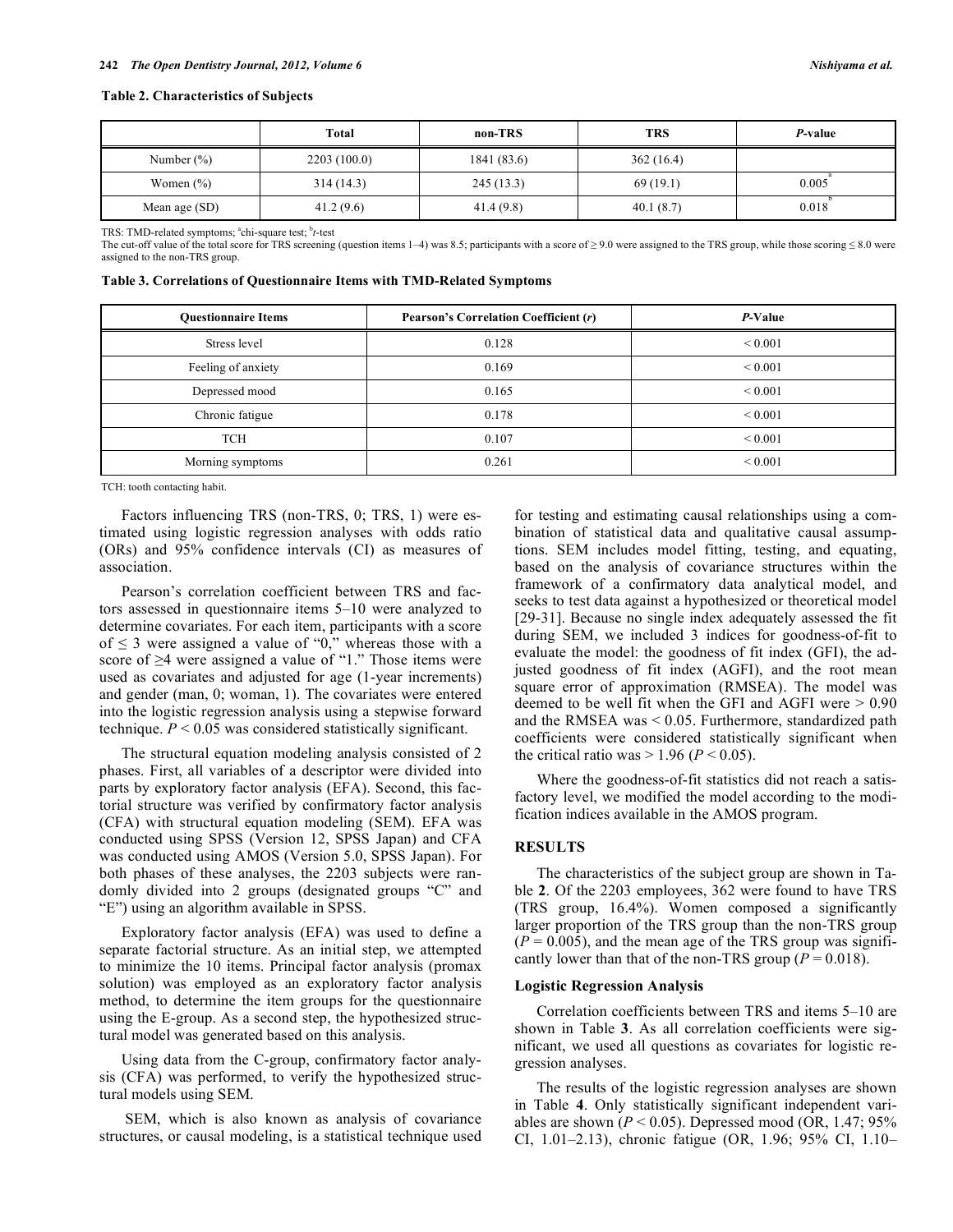#### **Table 4. Logistic Regression Analysis**

|                                             | <b>OR</b> | 95% CI        | P-value |
|---------------------------------------------|-----------|---------------|---------|
| Depressed mood score 1-3<br>score $4.5$     | 1.47      | $1.01 - 2.13$ | 0.043   |
| Chronic fatigue score $1-3$<br>score $4.5$  | 1.96      | $1.10 - 3.51$ | 0.023   |
| $TCH$ score $1-3$<br>score $4.5$            | 1.91      | $1.23 - 2.95$ | 0.004   |
| Morning symptoms score $1-3$<br>score $4.5$ | 2.78      | $2.19 - 3.52$ | > 0.001 |

OR: odds ratio, CI: confidence interval, TCH: tooth contacting habit

#### **Table 5. Characteristics of Subjects in the E-Group and the C-Group**

|                | E-group   | C-group    | P-value |
|----------------|-----------|------------|---------|
| Total          | 1102      | 1101       |         |
| Female $(\% )$ | 166(15.1) | 148 (13.4) | 0.300   |
| Mean age (SD)  | 41.1(9.6) | 41.4(9.7)  | 0.447   |
| TMD(%)         | 177(16.1) | 185(16.8)  | 0.646   |

 $\sum_{b}^{a}$ chi-square test **-test.** 

#### **Table 6. Questionnaire Items and Factor Loading of Factor Analysis on the E-group**

|                            | <b>Ouestionnaire Item</b>  | Factor   |          |          |
|----------------------------|----------------------------|----------|----------|----------|
|                            |                            | 1st      | 2nd      | 3rd      |
|                            | O5 Stress level            | 0.919    | 0.012    | $-0.134$ |
|                            | Q6 Feeling of anxiety      | 0.912    | 0.033    | $-0.113$ |
|                            | Q7 Depressed mood          | 0.736    | $-0.073$ | 0.186    |
|                            | Q8 Chronic fatigue         | 0.490    | 0.045    | 0.215    |
|                            | Q2 Mouth-opening pain      | $-0.055$ | 0.731    | 0.000    |
| <b>TRS</b>                 | Q1 Limited mouth opening   | $-0.009$ | 0.581    | $-0.079$ |
|                            | Q3 Mouth-opening deviation | 0.045    | 0.554    | $-0.034$ |
|                            | Q4 Chewing-induced pain    | 0.038    | 0.471    | 0.017    |
|                            | Q10 Morning symptoms       | 0.026    | 0.232    | 0.344    |
| Habitual behavior factors  | Q9 TCH                     | $-0.017$ | $-0.072$ | 0.338    |
| Proportion of variance (%) |                            | 28.9     | 12.3     | 1.8      |

TRS: TMD-related symptoms, TCH: tooth contacting habit

Based on the results, we identified three latent variables; (1) Psychological factor, (2) Symptoms of TMD, and (3) Habitual behavioral factors.

3.51), TCH (OR, 1.91; 95% CI, 1.23–2.95), and morning symptoms (OR, 2.78; 95% CI, 2.19-3.52) were found to be significant factors contributing to the manifestation of TRS.

# **Exploratory Factor Analysis**

Characteristics of the C-group and E-group are shown in Table **5**. There were no significant differences between these groups with respect to age, or the prevalence of TRS.

As a result of factor analysis of the E-group, 3 factors were extracted (Table **6**). It was assumed that items 5–8 comprised the first factor, items 1-4 comprised the second factor, and items 9 and 10 the third factor. We named the first, second, and third factors as "psychosocial factors,"

"TRS," and "habitual behavioral factors," respectively. A hypothesized structural model including the observed variables was generated from these results (Fig. **1**).

# **Confirmatory Factor Analysis**

We performed confirmatory factor analysis using SEM to investigate the hypothesized structural model. Significant standardized path coefficients in the final model are shown in Fig. (**2**). The fit indices of the final model were as follows: GFI =  $0.991$ , AGFI =  $0.984$ , and RMSEA =  $0.021$ . These indices indicated a strong structural model.

The standardized path coefficients for "habitual behavioral factors and TRS," "psychosocial factors and habitual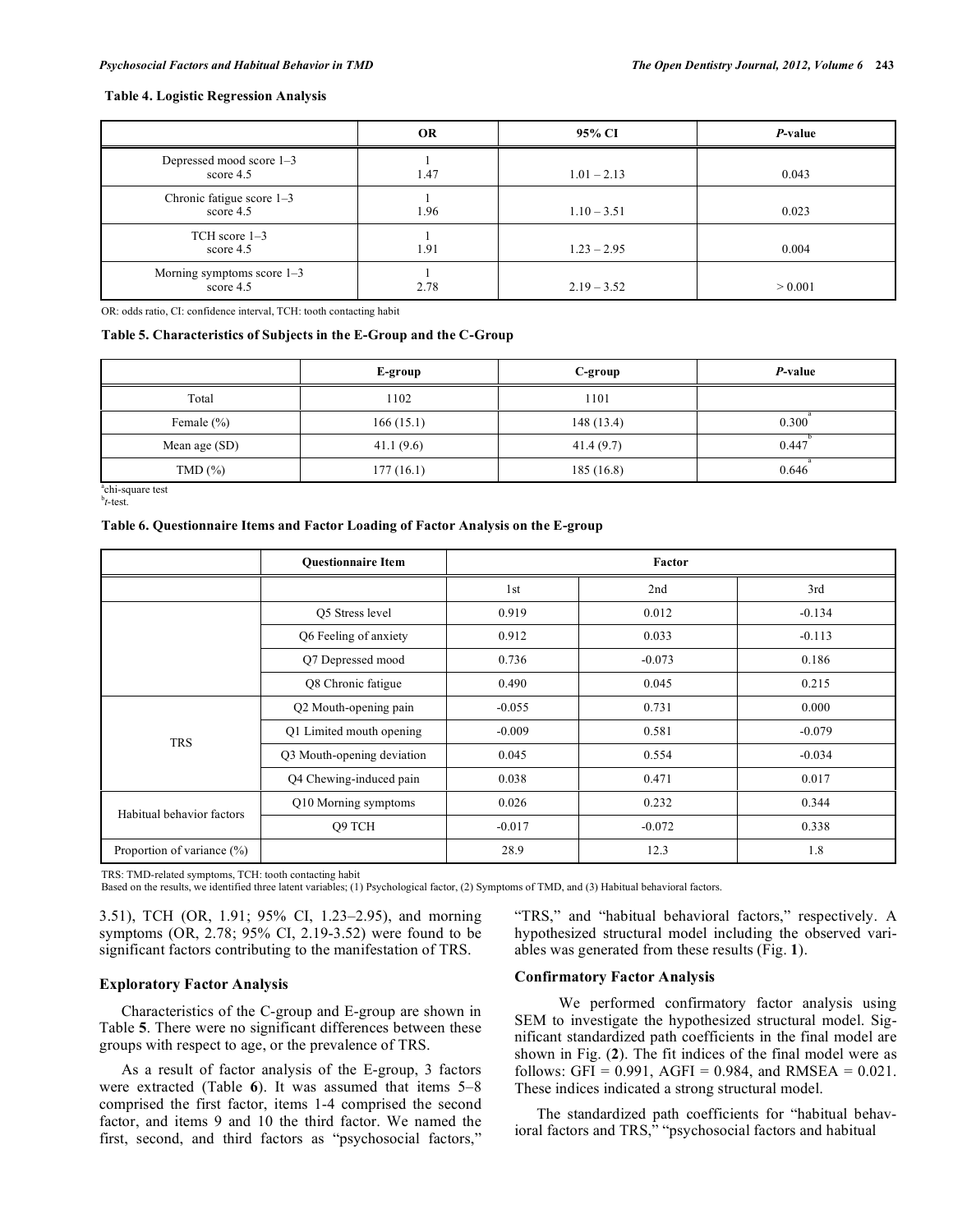

**Fig. (1).** Hypothesized structural model including observed variable e1 to e12 are error variables. TRS: TMD-related symptoms, TCH: tooth contacting habit.



**Fig. (2).** Standardized path coefficients GFI = 0.991, AGFI = 0.984, RMSEA = 0.021; e1 to e12 are error variables. TRS: TMD-related symptoms, TCH: tooth contacting habit.

behavioral factors," "psychosocial factors and TRS," and "gender and habitual behavior factors" were 0.48, 0.38, 0.14, and 0.18, respectively. These standardized path coefficients were statistically significant (Table **7**).

# **DISCUSSION**

Women formed a significantly larger proportion of the TRS group (19.1%) than the non-TRS group (13.3%). It has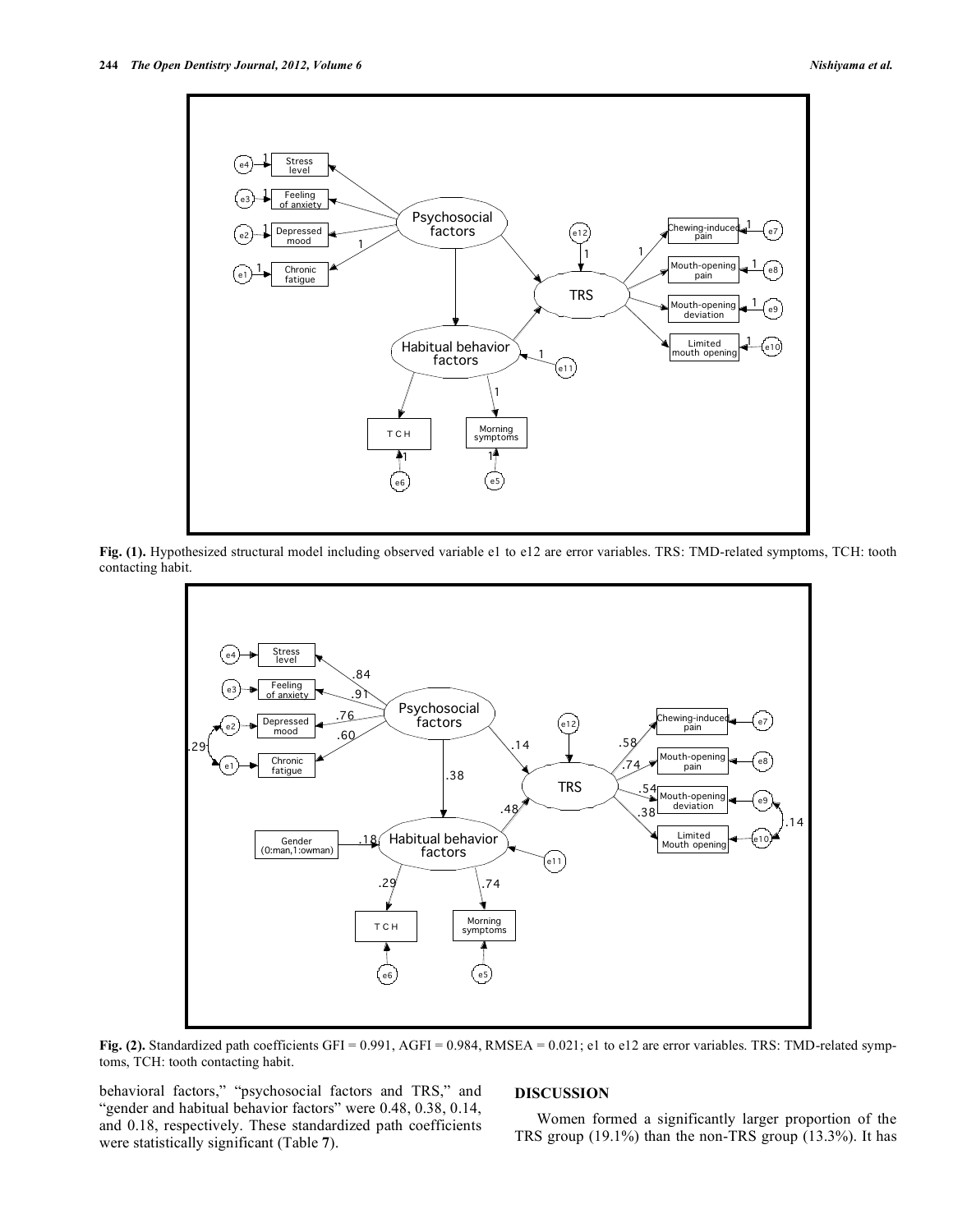|                           |               |                           | <b>Critical Ratio</b> | P-Value      |
|---------------------------|---------------|---------------------------|-----------------------|--------------|
| Habitual behavior factors | $\Rightarrow$ | TRS                       | 4.187                 | ${}_{0.001}$ |
| Psychosocial factors      | $\Rightarrow$ | TRS                       | 2.190                 | 0.029        |
| Psychosocial factors      | $\Rightarrow$ | Habitual behavior factors | 8.856                 | ${}_{0.001}$ |
| Gender                    | ⇒             | Habitual behavior factors | 4.819                 | ${}_{0.001}$ |

**Table 7. Critical Ratio and** *P***-Value in Standardized Path Coefficients**

TRS: TMD–related symptoms.

Standardized path coefficients are significant statistically when the critical ratio is greater or equal to 1.96.

been reported that patients requiring treatment for TMD are predominantly women [32]. Thus, our data confirm the widely reported relationship between gender and painful TMD symptoms [33-35].

Depressed mood, chronic fatigue, TCH, and morning symptoms were found by logistic regression analyses to be significant factors contributing to TRS. Manfredini *et al*. [36] reported that pain-related disability was strongly correlated with depression and somatization levels in a multicenter questionnaire study. Korszun *et al*. [37] showed that 42% of a group of patients with chronic fatigue syndrome or fibromyalgia reported temporomandibular disorders. In our study, ORs of depressed mood and chronic fatigue were 1.47 and 1.96, respectively. This suggests that when both factors are prevalent, the risk of TRS is increased  $(OR = 2.88)$ .

Several studies support an association between bruxism and myofacial pain or TMD [12-14]. It is possible that SB causes TMJ pain and/or jaw muscle pain in the morning [38] and that morning symptoms represent an important element in diagnosing SB when a patient seeks advice relating to tooth grinding or clenching [26]. Dubé *et al*. [39] also used morning orofacial jaw muscle fatigue to diagnose SB. It has been shown that mandibular condyle is displaced and TMJ stress is increased by the occlusal force [40-43]. Baba *et al*. [44] reported that the frequency of clicking increased with the severity of subjectively evaluated SB.

In 2006, Sato *et al*. [25] first described daytime light clenching TCH. TCH was defined as a habitual behavior in which the upper and lower teeth are continuously brought together with minimal force in a non-functional situation, *i.e*., contact but not clenching. We considered TCH a risk factor for TMD, since the activity of the masticatory muscles in the intercuspal position was shown to be higher than when at rest [45]. Using a radio wave-activated wrist vibrator, Chen *et al*. [46] showed that patients with myogenous pain exhibit nearly 4 times more non-functional tooth contact during the daytime than healthy controls. Michelotti *et al*. [16] also reported that the habit of maintaining tooth contact was a significant risk factor for myofacial pain. Given that the average total time of functional tooth contact during chewing or swallowing is only 17.5 min/day [47], it is thought that continuous non-functional tooth contact causes overload of the TMJ and the masticatory muscles. In fact, it has been shown that the association between clenching and muscle pain is either due to damaged muscle fibers or to a reduction in blood supply to these fibers, as the perfusion of the masseter was significantly lowered [40, 48-52] during

clenching. Therefore, TCH also affected the onset, persistence, and aggravation of TMD [22, 25].

Our SEM analysis showed that gender influenced habitual behavior factors and suggested an association between TRS, psychosocial factors, and habitual behavior factors.

Habitual behavior influenced TRS directly, whereas psychosocial factors influenced habitual behavior but did not directly influence TRS. This shows that added force on the TMJ and masticatory muscles has a direct influence on TMD.

Psychosocial factors such as anxiety and depressed mood act as secondary factors that can elevate habitual behaviors such as SB and TCH. Pingitore *et al*. [53] found that the total score of life stress events was significantly and positively correlated with bruxism in 125 dental patients. Kanehira *et al*. [15] reported that stress was significantly correlated with parafunctions such as SB and daytime clenching. Furthermore, Manfredini *et al*. [54] showed that wake-time clenching appears to be associated with psychosocial factors. Regarding the difference between men and women, SB is reportedly weakly associated with some aspects of job stress in the male but not in female the Japanese working population [55]. In this study, because the standardized path coefficient from psychosocial factors to habitual behavioral factors was significant, we suggest that psychosocial factors are associated with SB and TCH. According to our previous study of the same workforce, TRS was associated with an increase in both anxiety and habitual behaviors, similar to the way that morning symptoms are associated with SB and TCH [22].

Various factors such as working hours, and working environment, influence psychosocial factors. We assessed visual display terminal (VDT) work in the working environment because several reports suggest that VDT use influences musculoskeletal symptoms. VDTs are now used in many workplace situations, and the number of individuals exposed to these systems has consequently increased in recent years. Nakazawa *et al*. [56] reported that the likelihood of developing physical symptoms such as headache, neck pain, back pain, and eye strain increased when daily exposure to VDTs exceeded 3 h, and that mental and sleep disorders could be prevented by restricting the use of VDTs to  $\leq 5$ h/day. In addition, prolonged and uninterrupted daily VDT usage causes eye strain and musculoskeletal pain, both of which are associated with deterioration of mental health [57, 58]. Because TMD is considered a symptom of the musculoskeletal system, it is conceivable that VDT use has an indirect influence on TMD.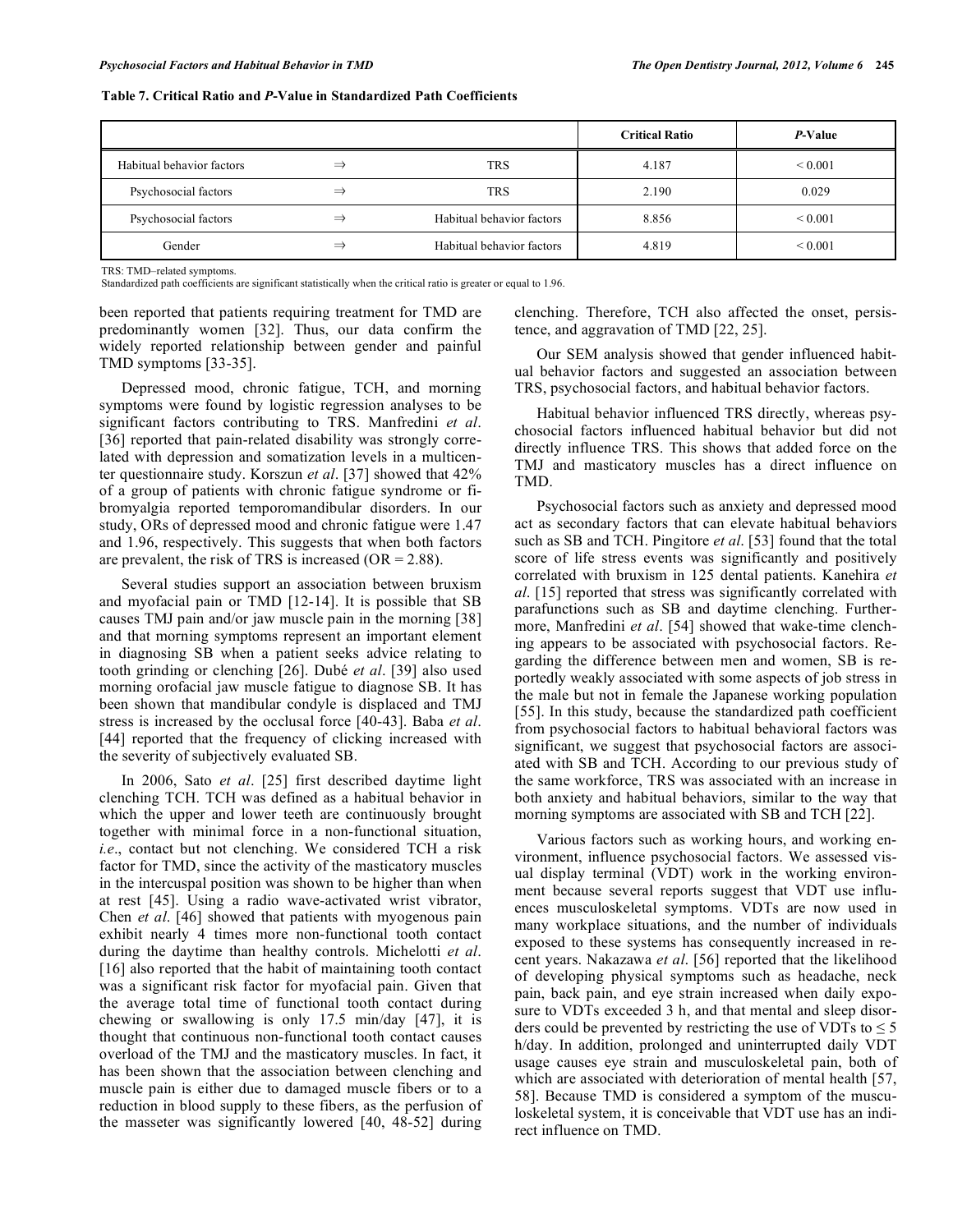These observations indicate that correction of habitual behaviors is important for the treatment of TMD, because those factors influence TRS directly. However, it is difficult to control SB because its cause is unknown. Therefore, we suggest that the control of TCH is an important goal in the effective treatment of TMD.

We advocate the use of behavior modification to control TCH. Behavior modification is the use of empirically demonstrated techniques to improve behavior. Behavior modification targets behaviors that can be objectively measured and aims to control these behaviors by reinforcing adaptive behavior and/or reducing maladaptive behavior. This process consists of behavioral assessment to measure the target behavior and subsequent modification to change that behavior. We propose that TCH can be effectively controlled using a time sampling method for behavioral assessment and the habit reversal method for modification. These procedures consist of 3 steps. The first step is "motivation strategy," in which the patient confirms habitual behavior using reminders such as tags, stickers, and timers. The second step entails "awareness training" and "competing response training," in which the patient performs a substitute action in place of the adverse habitual behavior (for example, taking a deep breath) just after becoming aware of it, via a reminder. After performing the behavior modification procedures, the patient will feel less jaw muscle strain. The final step is "reinforcement," in which the patient increases the frequency of noticing the behavior by performing the first and second steps repeatedly.

Our results indicate that habitual behaviors such as SB and TCH are contributing factors that directly influence TRS, whereas psychosocial factors such as stress, anxiety, and depressive mood are secondary factors that elevate habitual behaviors. In the future, it will be necessary to consider habitual behavior factors other than SB and TCH. In addition, factors that influence TRS and aspects of the work environment that lead to psychosocial deterioration should be examined separately.

The subjects in the current study may not be entirely representative of the general population, as they were all employees of single company. Future investigations involving employees from various type of industry, of the general population, will be of further interest.

# **CONCLUSIONS**

The relationship between TRS and contributing factors such as psychosocial and habitual behaviors was reviewed using SEM in a working population. We showed that habitual behavioral factors such as stress, anxiety, depression, and fatigue, had a stronger effect on TRS than psychosocial factors such as SB and TCH. Further, psychosocial factors lead to the development of habitual behaviors, and these habitual behaviors lead to the development of TRS. Future studies should consider other factors such as occlusion, and additional habitual behaviors and work environments.

# **CONFLICTS OF INTEREST**

The authors declare no conflicts of interest.

#### **ACKNOWLEDGEMENTS**

We thank the subjects who participated in this study.

## **REFERENCES**

- [1] Okeson JP. Orofacial pain: Guidelines for assessment, diagnosis and management. Chicago: Quintessence 1996.
- [2] Rough JD, Solberg WK. Oral health status in the United States: temporomandibular disorders. J Dent Educ 1985; 49: 398-406.
- [3] Dworkin SF, Huggins KH, LeResche L, *et al*. Epidemiology of signs and symptoms in temporomandibular disorders: clinical signs in cases and controls. J Am Dent Assoc 1990; 120: 273-81.
- [4] Weinberg LA. Temporomandibular dysfunctional profile: a patientoriented approach. J Prosthet Dent 1974; 32: 312-25.
- [5] Oral K, Bal Küçük B, Ebeoğlu B, *et al*. Etiology of temporomandibular disorder pain. Agri 2009; 21: 89-94.
- [6] Moss RA, Garrett JC. Temporomandibular joint dysfunction syndrome and myofacial pain dysfunction syndrome: a critical review. J Oral Rehabil 1984; 11: 3-28.
- [7] Schiffman EL, Fricton JR, Haley D. The relationship of occlusion, parafunctional habits and recent life events to mandibular dysfunction in a non-patient population. J Oral Rehabil 1992; 19: 201-23.
- [8] Laskin DM. Etiology of the pain-dysfunction syndrome. J Am Dent Assoc 1969; 79: 147-53.
- [9] Yap AU, Dworkin SF, Chua EK, *et al*. Prevalence of temporomandibular disorders subtypes, psychologic distress, and psychosocial dysfunction in Asian patients. J Orofac Pain 2003; 17: 21-8.
- [10] Dahlstrom JR, Carlsson SG, Gale EEN, *et al*. Stress-induced muscular activity in mandibular dysfunction: effects of biofeedback training. J Behav Med 1985; 8: 191-200.
- [11] Glaros AG, Glass EG, Brockman D. Electromyographic data from TMD patients with myofacial pain and from matched control subjects: evidence for statistical, not clinical, significance. J Orofac Pain 1997; 11: 125-9.
- [12] Mercuri LG, Olson RE, Laskin DM. The specificity of response to experimental stress in patients with myofacial pain dysfunction syndrome. J Dent Res 1979; 58: 1866-71.
- [13] Molina OF, dos Santos Jr J, Nelson SJ, *et al*. Prevalence of modalities of headaches and bruxism among patients with craniomandibular disorder. Cranio 1997; 15: 314-25.
- [14] Michelotti A, Cioffi I, Festa P, *et al*. Oral parafunctions as risk factors for diagnostic TMD subgroups. J Oral Rehabil 2010; 37: 157-62.
- [15] Kanehira H, Agariguchi A, Kato H, *et al*. Association between stress and temporomandibular disorder. Nihon Hotetsu Shika Gakkai Zasshi 2008; 52: 375-80.
- [16] Sipilä K, Veijola J, Jokelainen J, *et al*. Association between symptoms of temporomandibular disorders and depression: an epidemiological study of the Northern Finland 1966 Birth Cohort. Cranio 2001; 19: 183-7.
- [17] Auerbach SM, Laskin DM, Frantsve LM, *et al*. Depression, pain, exposure to stressful life events, and long-term outcomes in temporomandibular disorder patients. J Oral Maxillofac Surg 2001; 59: 628-33.
- [18] Rollman GB, Gillespie JM. The role of psychosocial factors in temporomandibular disorders. Curr Rev Pain 2000; 4: 71-81.
- [19] Ahlberg J, Nikkila H, Kononen M, *et al*. Associations of perceived pain and painless TMD-related symptoms with alexithymia and depressive mood in media personnel with or without irregular shift work. Acta Odontol Scand 2004; 62: 119-23.
- [20] Nishiyama A, Kino K, Sugisaki M, *et al*. Examination of the contributing factor associated with temporomandibular disorders in working population (in Japanese). J Jpn Soc TMJ 2010; 22: 1-9.
- [21] Wright AR, Gatchel RJ, Wildenstein L, *et al*. 3rd. Biopsychosocial differences between high-risk and low-risk patients with acute TMD-related pain. J Am Dent Assoc 2004; 135: 474-83.
- [22] Sugisaki M, Takano N, Kino K, *et al*. Prevalence of temporomandibular disorders among working population of Tokyo (in Japanese). J Jpn Soc TMJ 2008; 20: 127-33.
- [23] Investigation about measures to mental health care at workplace in 2003. The Japan Institute for Labor Policy and Training : Available from: http://www.jil.go.jp/